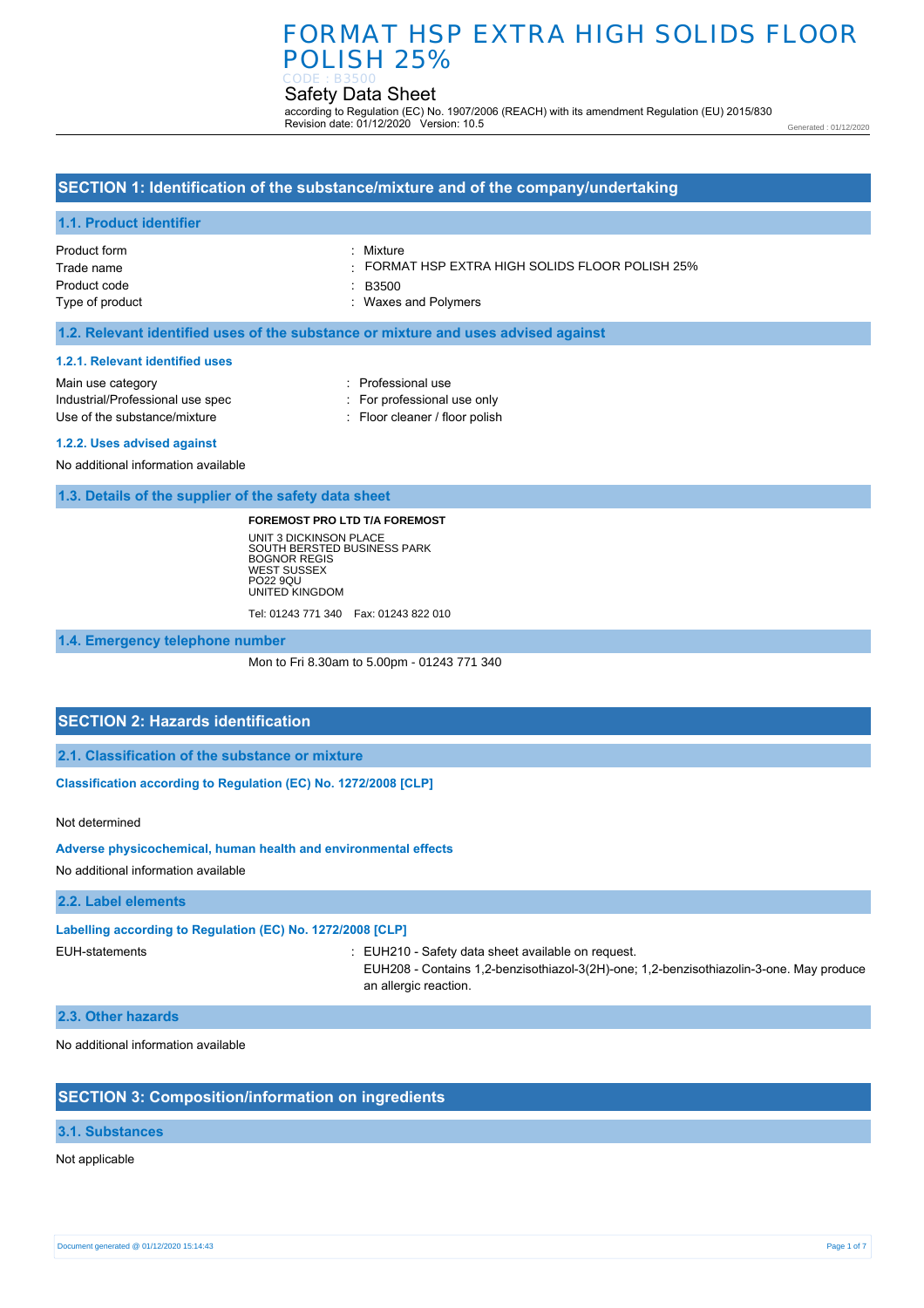according to Regulation (EC) No. 1907/2006 (REACH) with its amendment Regulation (EU) 2015/830

| 3.2. Mixtures                                     |                                                                         |               |                                                                                     |
|---------------------------------------------------|-------------------------------------------------------------------------|---------------|-------------------------------------------------------------------------------------|
| <b>Name</b>                                       | <b>Product identifier</b>                                               | $\frac{9}{6}$ | <b>Classification according to</b><br><b>Regulation (EC) No.</b><br>1272/2008 [CLP] |
| 2-(2-ethoxyethoxy)ethanol (Ethyldiglycol) [DEGEE] | (CAS-No.) 111-90-0<br>(EC-No.) 203-919-7<br>(REACH-no) 01-2119475105-42 | $1 - 5$       | Eye Irrit. 2, H319                                                                  |
| Tris-(2-butoxyethyl) phosphate                    | (CAS-No.) 78-51-3<br>(EC-No.) 201-122-9<br>(REACH-no) 01-2119485835-23  | $1 - 5$       | Aquatic Chronic 3, H412                                                             |

Full text of H-statements: see section 16

| <b>SECTION 4: First aid measures</b>                                                                                 |                                                                                                                                                                                                                                                                                                             |
|----------------------------------------------------------------------------------------------------------------------|-------------------------------------------------------------------------------------------------------------------------------------------------------------------------------------------------------------------------------------------------------------------------------------------------------------|
| 4.1. Description of first aid measures                                                                               |                                                                                                                                                                                                                                                                                                             |
| First-aid measures after inhalation<br>First-aid measures after skin contact<br>First-aid measures after eye contact | : Remove person to fresh air and keep comfortable for breathing.<br>: Wash skin with plenty of water.<br>: IF IN EYES: Rinse cautiously with water for several minutes. Remove contact lenses, if<br>present and easy to do. Continue rinsing. If eye irritation persists: Get medical<br>advice/attention. |
| First-aid measures after ingestion                                                                                   | : Give nothing or a little water to drink. Get medical advice/attention if you feel unwell.                                                                                                                                                                                                                 |
| 4.2. Most important symptoms and effects, both acute and delayed                                                     |                                                                                                                                                                                                                                                                                                             |

## No additional information available

**4.3. Indication of any immediate medical attention and special treatment needed**

Treat symptomatically.

| <b>SECTION 5: Firefighting measures</b>                                  |                                                  |
|--------------------------------------------------------------------------|--------------------------------------------------|
| 5.1. Extinguishing media                                                 |                                                  |
| Suitable extinguishing media                                             | : Carbon dioxide. Dry powder. Foam.              |
| 5.2. Special hazards arising from the substance or mixture               |                                                  |
| No additional information available                                      |                                                  |
| 5.3. Advice for firefighters                                             |                                                  |
| No additional information available                                      |                                                  |
|                                                                          |                                                  |
| <b>SECTION 6: Accidental release measures</b>                            |                                                  |
| 6.1. Personal precautions, protective equipment and emergency procedures |                                                  |
| 6.1.1. For non-emergency personnel                                       |                                                  |
| Emergency procedures                                                     | Evacuate unnecessary personnel.                  |
| 6.1.2. For emergency responders                                          |                                                  |
| Protective equipment                                                     | : Use personal protective equipment as required. |
| <b>6.2. Environmental precautions</b>                                    |                                                  |

## Avoid release to the environment.

| 6.3. Methods and material for containment and cleaning up |                     |             |
|-----------------------------------------------------------|---------------------|-------------|
| For containment                                           | : Collect spillage. |             |
| Document generated @ 01/12/2020 15:14:43                  |                     | Page 2 of 7 |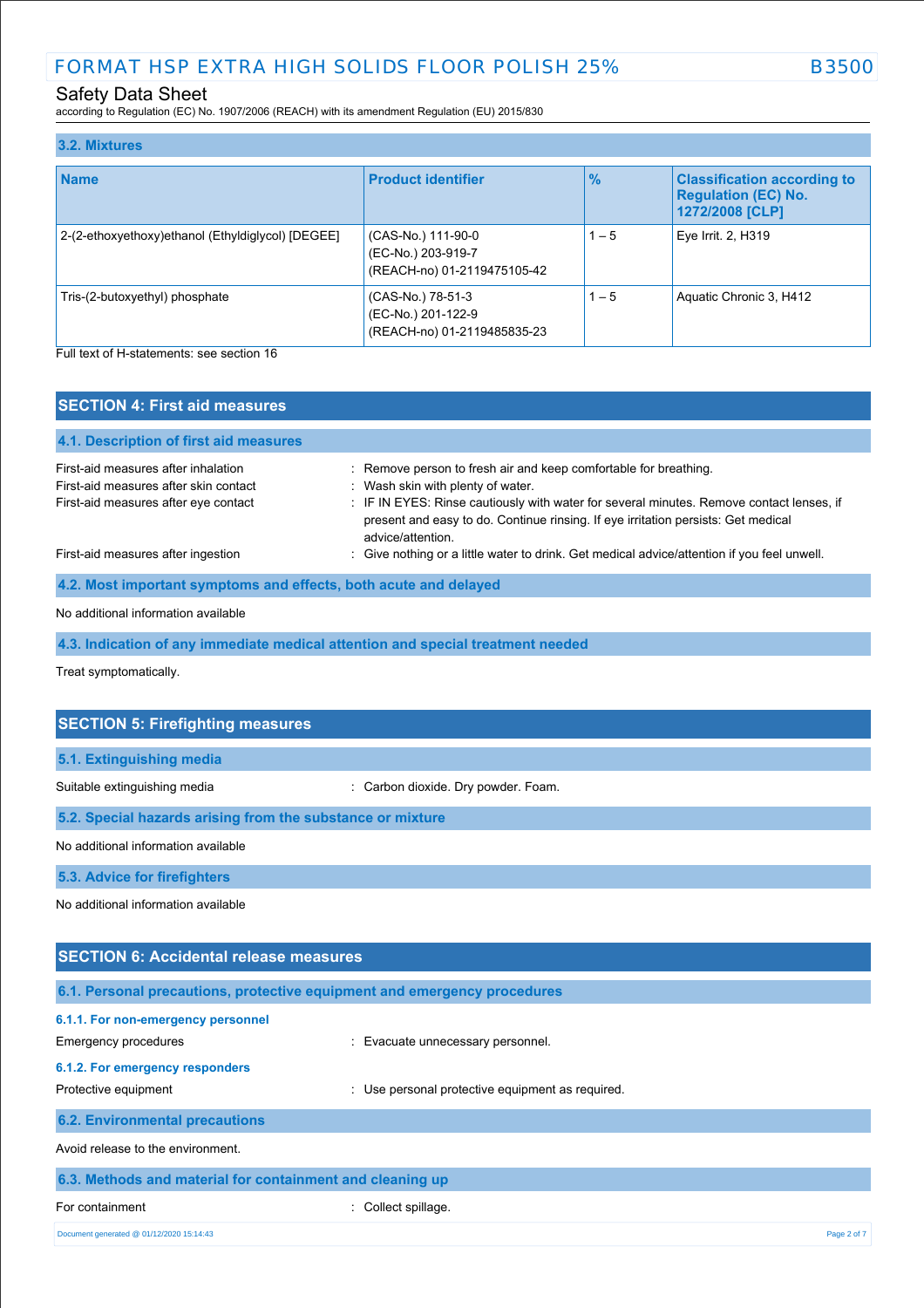## FORMAT HSP EXTRA HIGH SOLIDS FLOOR POLISH 25% B3500

## Safety Data Sheet

according to Regulation (EC) No. 1907/2006 (REACH) with its amendment Regulation (EU) 2015/830

Methods for cleaning up **interpret in the spills with inert solids**, such as clay or diatomaceous earth as soon as possible.

#### **6.4. Reference to other sections**

For further information refer to section 8: "Exposure controls/personal protection". For further information refer to section 13.

| <b>SECTION 7: Handling and storage</b>                                                          |                                                                                                                                                                                                       |  |
|-------------------------------------------------------------------------------------------------|-------------------------------------------------------------------------------------------------------------------------------------------------------------------------------------------------------|--|
| 7.1. Precautions for safe handling                                                              |                                                                                                                                                                                                       |  |
| Precautions for safe handling<br>Hygiene measures                                               | : Avoid contact with eyes.<br>: Do not eat, drink or smoke when using this product.                                                                                                                   |  |
| 7.2. Conditions for safe storage, including any incompatibilities                               |                                                                                                                                                                                                       |  |
| Technical measures<br>Storage conditions<br>Incompatible products<br>Special rules on packaging | : Does not require any specific or particular technical measures.<br>: Keep container closed when not in use.<br>: Oxidizing agent. Strong acids. Strong bases.<br>: Keep only in original container. |  |
| 7.3. Specific end use(s)                                                                        |                                                                                                                                                                                                       |  |

No additional information available

## **SECTION 8: Exposure controls/personal protection**

### **8.1. Control parameters**

No additional information available

#### **8.2. Exposure controls**

#### **Personal protective equipment:**

Not required for normal conditions of use.

#### **Materials for protective clothing:**

Not required for normal conditions of use

#### **Hand protection:**

In case of repeated or prolonged contact wear gloves. Chemical resistant gloves (according to European standard EN 374 or equivalent)

## **Eye protection:**

Not required for normal conditions of use

#### **Skin and body protection:**

Not required for normal conditions of use

#### **Respiratory protection:**

Not required for normal conditions of use

| <b>SECTION 9: Physical and chemical properties</b>         |                                  |  |
|------------------------------------------------------------|----------------------------------|--|
| 9.1. Information on basic physical and chemical properties |                                  |  |
| Physical state<br>Appearance<br>Colour                     | : Liquid<br>: Liquid.<br>: white |  |

Document generated @ 01/12/2020 15:14:43 Page 3 of 7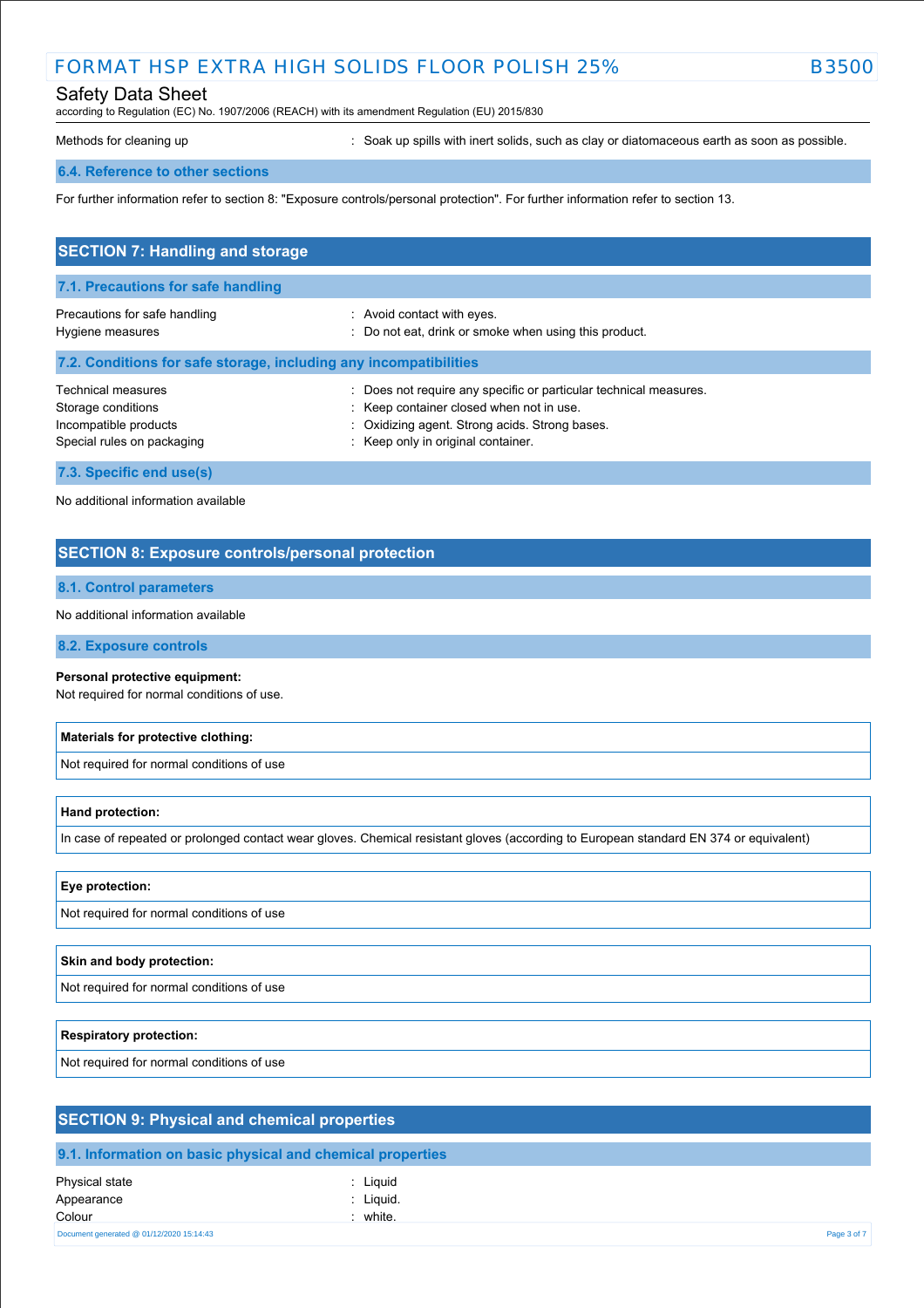according to Regulation (EC) No. 1907/2006 (REACH) with its amendment Regulation (EU) 2015/830

| Odour                                           | slight.             |
|-------------------------------------------------|---------------------|
| Odour threshold                                 | No data available   |
| рH                                              | 87                  |
| Relative evaporation rate (butylacetate=1)      | No data available   |
| Melting point                                   | No data available   |
| Freezing point                                  | No data available   |
| Boiling point                                   | ≥ 100 °C            |
| Flash point                                     | No data available   |
| Auto-ignition temperature                       | No data available   |
| Decomposition temperature                       | No data available   |
| Flammability (solid, gas)                       | No data available   |
| Vapour pressure                                 | No data available   |
| Relative vapour density at 20 °C                | No data available   |
| Relative density                                | 1 04                |
| Solubility                                      | Miscible with water |
| Partition coefficient n-octanol/water (Log Pow) | No data available   |
| Viscosity, kinematic                            | No data available   |
| Viscosity, dynamic                              | No data available   |
| <b>Explosive properties</b>                     | No data available   |
| Oxidising properties                            | No data available   |
| <b>Explosive limits</b>                         | No data available   |

### **9.2. Other information**

No additional information available

## **SECTION 10: Stability and reactivity**

### **10.1. Reactivity**

The product is non-reactive under normal conditions of use, storage and transport.

### **10.2. Chemical stability**

Stable under normal conditions.

**10.3. Possibility of hazardous reactions**

No dangerous reactions known under normal conditions of use.

**10.4. Conditions to avoid**

None under recommended storage and handling conditions (see section 7).

#### **10.5. Incompatible materials**

None under normal use.

**10.6. Hazardous decomposition products**

Under normal conditions of storage and use, hazardous decomposition products should not be produced.

## **SECTION 11: Toxicological information**

## **11.1. Information on toxicological effects**

| Acute toxicity (oral)                    | Not classified |             |
|------------------------------------------|----------------|-------------|
| Acute toxicity (dermal)                  | Not classified |             |
| Acute toxicity (inhalation)              | Not classified |             |
| Skin corrosion/irritation                | Not classified |             |
|                                          | pH: 8.7        |             |
| Serious eye damage/irritation            | Not classified |             |
|                                          | pH: 8.7        |             |
| Respiratory or skin sensitisation        | Not classified |             |
| Document generated @ 01/12/2020 15:14:43 |                | Page 4 of 7 |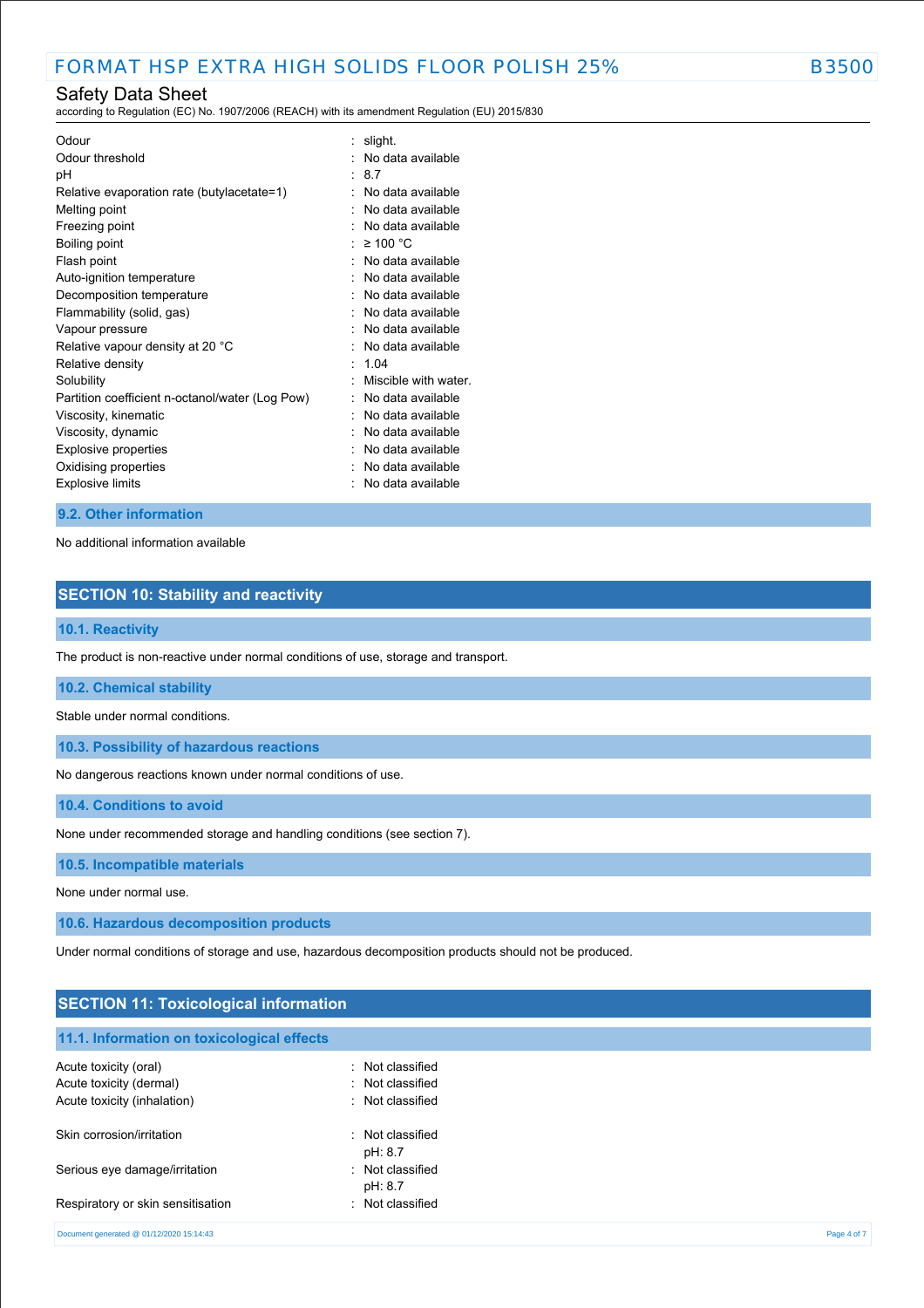according to Regulation (EC) No. 1907/2006 (REACH) with its amendment Regulation (EU) 2015/830

| Germ cell mutagenicity<br>Carcinogenicity | Not classified<br>· Not classified |
|-------------------------------------------|------------------------------------|
| Reproductive toxicity                     | : Not classified                   |
| STOT-single exposure                      | : Not classified                   |
| STOT-repeated exposure                    | : Not classified                   |
| Aspiration hazard                         | Not classified                     |

## **SECTION 12: Ecological information**

| <b>12.1. Toxicity</b>                                        |                                 |
|--------------------------------------------------------------|---------------------------------|
| Hazardous to the aquatic environment, short-term<br>(acute)  | Not classified<br>$\mathcal{L}$ |
| Hazardous to the aquatic environment, long-term<br>(chronic) | : Not classified                |

| Tris-(2-butoxyethyl) phosphate (78-51-3)            |         |  |
|-----------------------------------------------------|---------|--|
| LC50 fish 1                                         | 24 mg/l |  |
| EC50 other aquatic organisms 1<br>75 mg/l waterflea |         |  |
|                                                     |         |  |

## **12.2. Persistence and degradability**

### No additional information available

| <u>TVO duutitoliidi illioliliiduoli avaliabio</u> |      |
|---------------------------------------------------|------|
| 12.3. Bioaccumulative potential                   |      |
| Tris-(2-butoxyethyl) phosphate (78-51-3)          |      |
| Partition coefficient n-octanol/water (Log Pow)   | 4.56 |
| 12.4. Mobility in soil                            |      |

#### No additional information available

**12.5. Results of PBT and vPvB assessment**

No additional information available

**12.6. Other adverse effects**

No additional information available

| <b>SECTION 13: Disposal considerations</b>       |                                  |  |
|--------------------------------------------------|----------------------------------|--|
| 13.1. Waste treatment methods                    |                                  |  |
| European List of Waste (LoW) code                | $\therefore$ 20 01 39 - plastics |  |
|                                                  |                                  |  |
| <b>SECTION 14: Transport information</b>         |                                  |  |
| In accordance with ADR / RID / IMDG / IATA / ADN |                                  |  |

# **14.1. UN number** UN-No. (ADR) : Not applicable UN-No. (IMDG) : Not applicable UN-No. (IATA) : Not applicable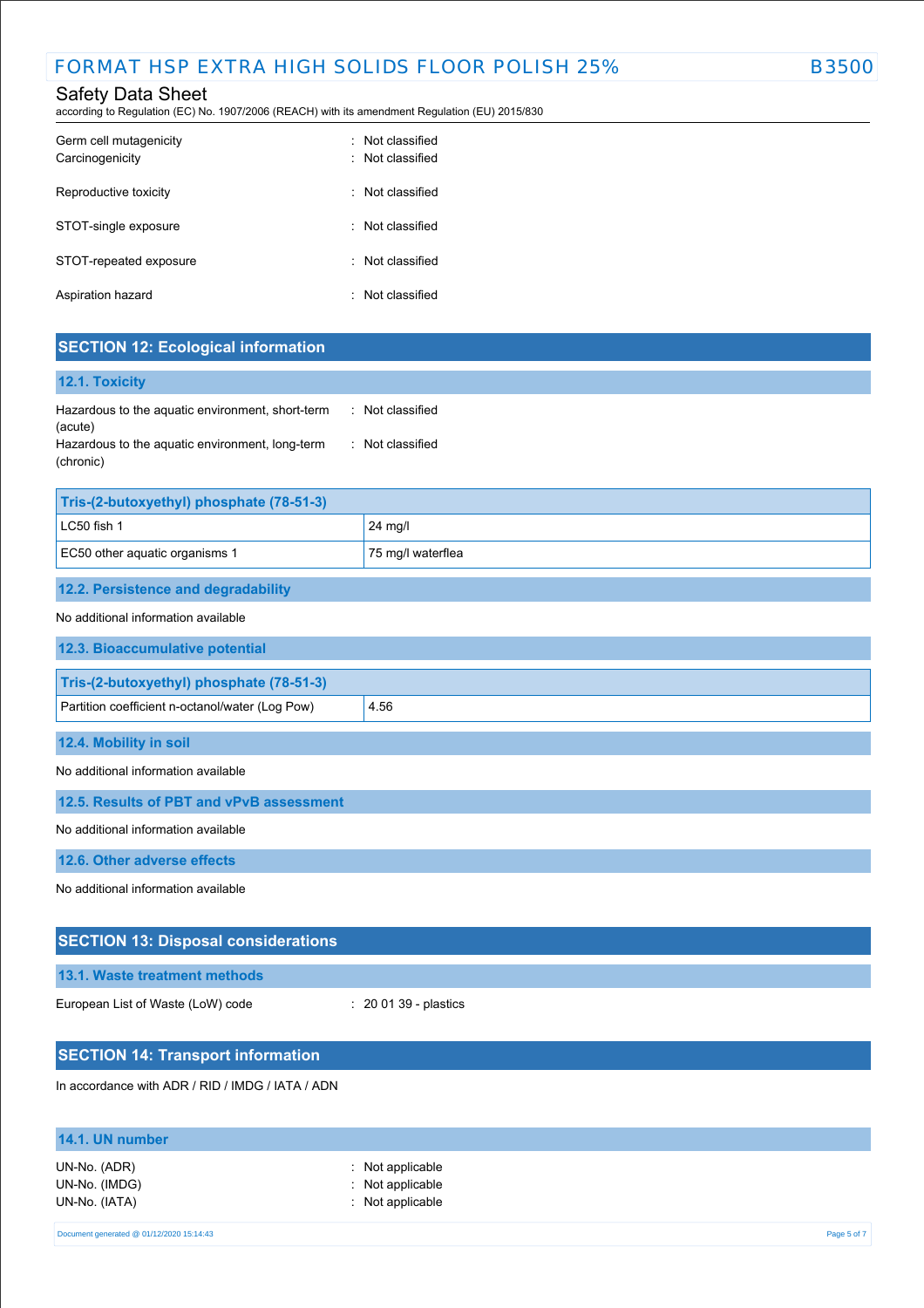## FORMAT HSP EXTRA HIGH SOLIDS FLOOR POLISH 25% B3500

## Safety Data Sheet

according to Regulation (EC) No. 1907/2006 (REACH) with its amendment Regulation (EU) 2015/830

| 14.2. UN proper shipping name                                                                                                                          |                                                               |
|--------------------------------------------------------------------------------------------------------------------------------------------------------|---------------------------------------------------------------|
| Proper Shipping Name (ADR)<br>Proper Shipping Name (IMDG)<br>Proper Shipping Name (IATA)                                                               | : Not applicable<br>Not applicable<br>: Not applicable        |
| 14.3. Transport hazard class(es)                                                                                                                       |                                                               |
| <b>ADR</b><br>Transport hazard class(es) (ADR)<br><b>IMDG</b><br>Transport hazard class(es) (IMDG)<br><b>IATA</b><br>Transport hazard class(es) (IATA) | : Not applicable<br>: Not applicable<br>: Not applicable      |
| 14.4. Packing group                                                                                                                                    |                                                               |
| Packing group (ADR)<br>Packing group (IMDG)<br>Packing group (IATA)                                                                                    | Not applicable<br>Not applicable<br>: Not applicable          |
| <b>14.5. Environmental hazards</b>                                                                                                                     |                                                               |
| Dangerous for the environment<br>Marine pollutant<br>Other information                                                                                 | : No<br><b>No</b><br>: No supplementary information available |
| 14.6. Special precautions for user                                                                                                                     |                                                               |
| <b>Overland transport</b><br>Not applicable<br><b>Transport by sea</b><br>Not applicable<br>Air transport<br>Not applicable                            |                                                               |
| 14.7. Transport in bulk according to Annex II of Marpol and the IBC Code                                                                               |                                                               |

Not applicable

## **SECTION 15: Regulatory information**

**15.1. Safety, health and environmental regulations/legislation specific for the substance or mixture**

#### **15.1.1. EU-Regulations**

Contains no REACH substances with Annex XVII restrictions

Contains no substance on the REACH candidate list

Contains no REACH Annex XIV substances

Contains no substance subject to Regulation (EU) No 649/2012 of the European Parliament and of the Council of 4 July 2012 concerning the export and import of hazardous chemicals.

Contains no substance subject to Regulation (EU) No 2019/1021 of the European Parliament and of the Council of 20 June 2019 on persistent organic pollutants

#### **15.1.2. National regulations**

#### **United Kingdom**

British National Regulations : Commission Regulation (EU) 2015/830 of 28 May 2015 amending Regulation (EC) No 1907/2006 of the European Parliament and of the Council on the Registration, Evaluation, Authorisation and Restriction of Chemicals (REACH). Classification Labelling Packaging Regulation; Regulation (EC) No 1272/2008.

## **15.2. Chemical safety assessment**

No additional information available